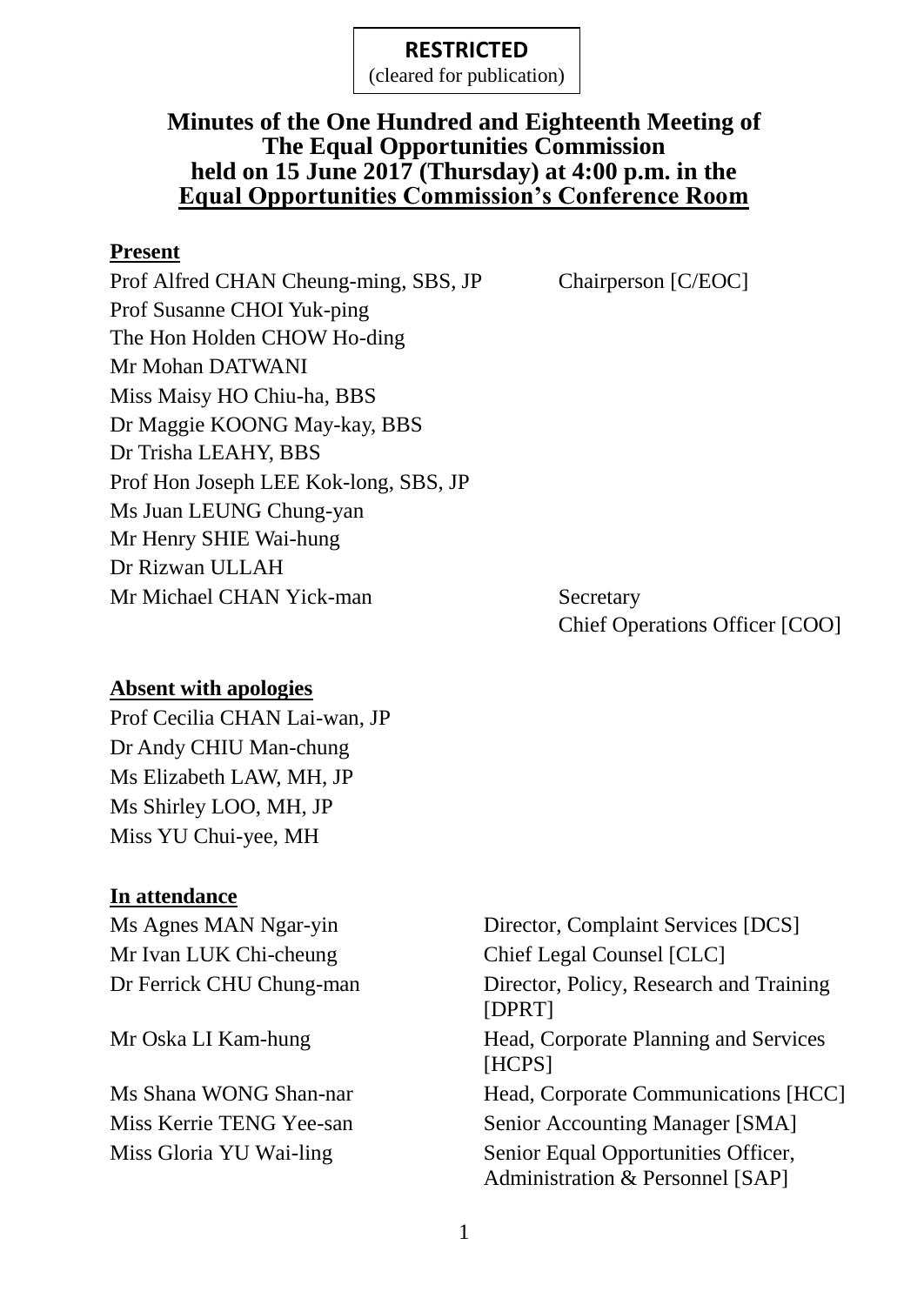(cleared for publication)

## **I. Introduction**

1. The Chairperson (C/EOC) welcomed all Commission Members (Members) to the 118<sup>th</sup> Meeting, particularly Mr Mohan DATWANI, Miss Maisy HO, Mr Henry SHIE and Dr Rizwan ULLAH, who were new Members joining the meeting for the first time. He said that the EOC would normally convene its regular meeting on the third Thursday of March, June, September and December at 2:30pm. This meeting which commenced at 4:00pm was a special arrangement to facilitate Members to join the gathering for former and new Members after the meeting. He reminded that the next meeting would commence at 2:30pm in accordance with the normal practice.

2. C/EOC also welcomed Prof Cecilia CHAN and Dr Andy CHIU who were newly appointed Members but not able to join this meeting due to other prior engagements. He added that apart from Prof Cecilia CHAN and Dr Andy CHIU, apologies for absence had also been received from three existing Members, Ms Shirley LOO, Ms Elizabeth LAW and Miss YU Chui-yee.

*(Prof Susanne CHOI and Dr Maggie KOONG joined the meeting respectively at this juncture.)*

# **II. Confirmation of Minutes**

# **Confirmation of Minutes of the 117 th EOC Meeting held on 16 March 2017**

3. The draft minutes of the  $117<sup>th</sup>$  EOC Meeting issued to Members on 13 April 2017 were confirmed without amendments.

### **III. Matters Arising**

4. Members noted that matters arising from the last meeting requiring attention had been placed under the new agenda items for this meeting for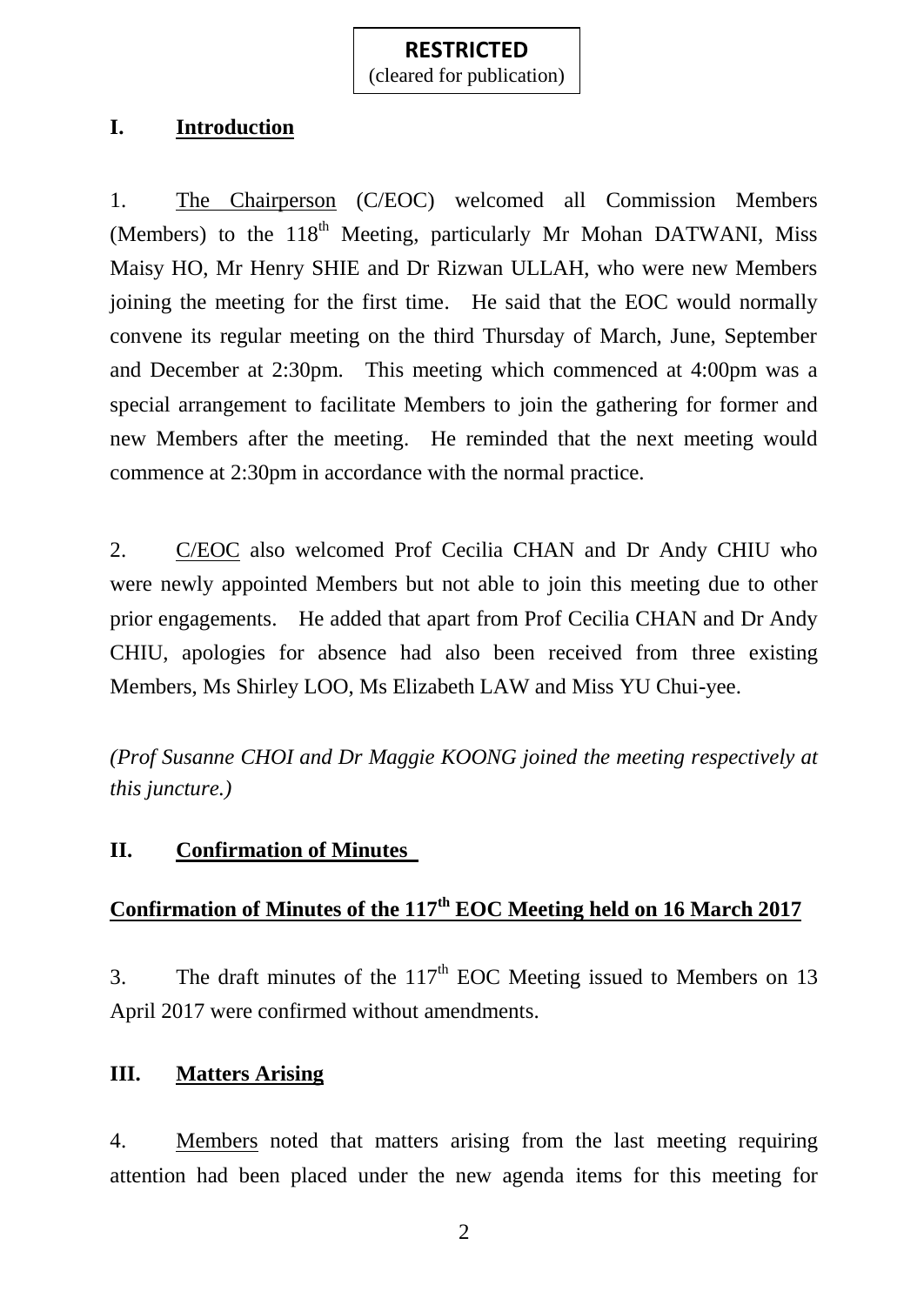(cleared for publication)

consideration.

# **IV. New Agenda Items**

# **Election and Endorsement of new EOC Committees Membership**

(EOC Paper No. 8/2017)

5. Members noted that pursuant to Schedule 6 of the Sex Discrimination Ordinance, the Commission may appoint Members of the Commission to be Members of a committee, and the Commission has, for the better performance of its functions, appointed four committees, as follows:

- i. Administration and Finance Committee (A&FC);
- ii. Community Participation and Publicity Committee (CPPC);
- iii. Legal and Complaints Committee (LCC); and
- iv. Policy, Research and Training Committee (PRTC).

6. For the term of office commencing from 20 May 2017, a total of 15 EOC Members had been appointed including 9 re-appointed Members and 6 newly appointed Members. The EOC Office had since ascertained their interest in joining the EOC's committees and becoming a convener or deputy convener of the committee(s). The new committees membership was in Appendix I of EOC Paper No. 8/2017. The EOC Board (The Board) approved the new EOC Committees Membership as listed in Appendix I of EOC Paper No. 8/2017.

7. As for the convener and deputy convener, since there was only one nomination each for A&FC, LCC and PRTC, their appointment was approved by the Board at the meeting.

8. For CPPC's convenership and deputy convenership, since there were more than one nominations received, election was conducted by secret ballot among Members of the CPPC. Before the election, COO informed that Dr Maggie KOONG had withdrawn from the nomination as Convener and Ms Shirley LOO had withdrawn from the nomination as Deputy Convener of CPPC. As such, there were two candidates remained each for the CPPC Convener and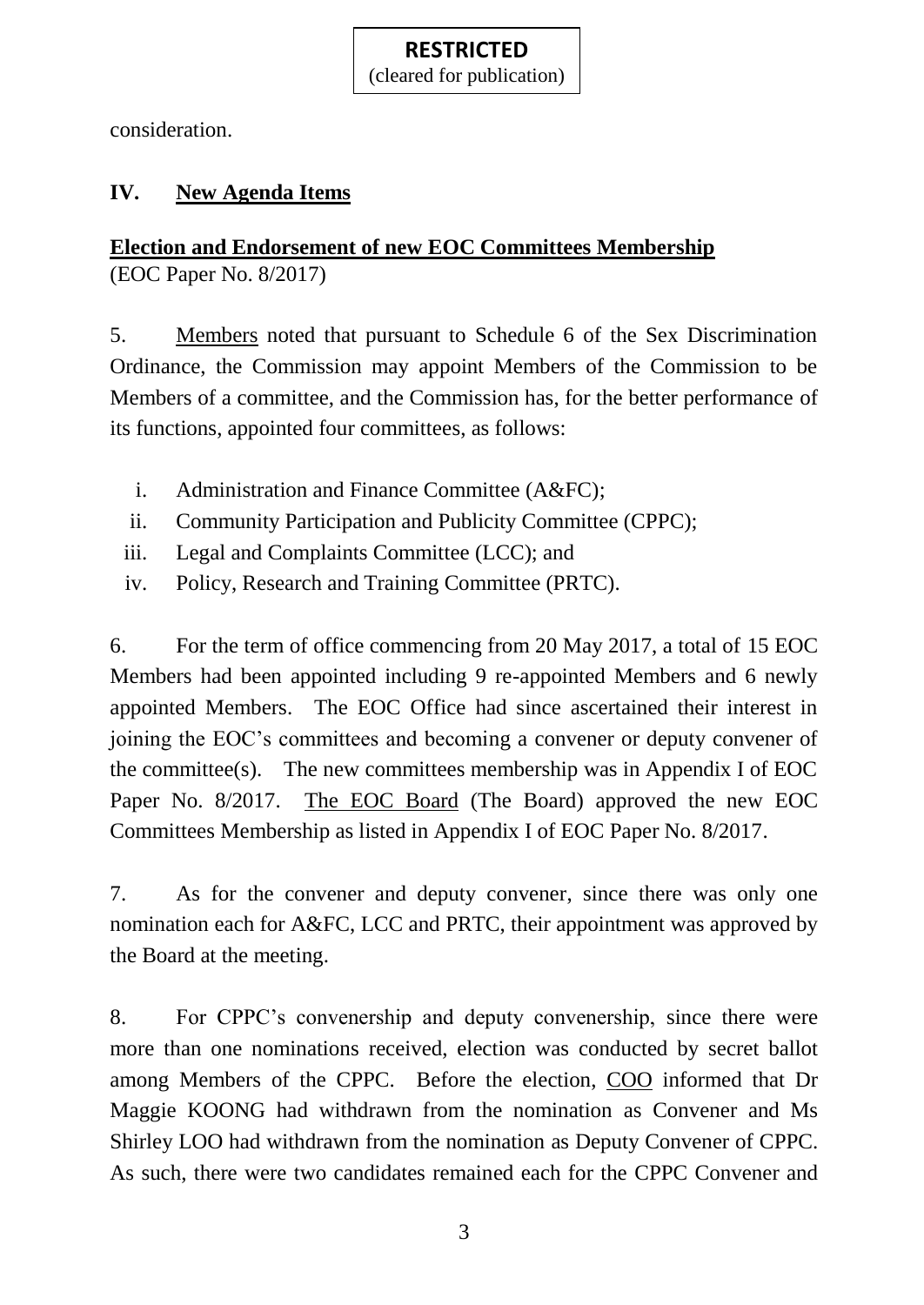(cleared for publication)

Deputy Convener election. In addition, COO said that Ms Shirley LOO had sent her votes by post to the secretariat before the meeting.

## *(The Hon Holden CHOW joined the meeting at this juncture.)*

9. Election for the Convener and Deputy Convener for CPPC was conducted by secret ballot among CPPC Members. Of the two remaining nominees for Convener of the CPPC, Ms Shirley LOO obtained 4 votes and Dr Rizwan ULLAH had 2 votes. Ms Shirley LOO was elected as Convener with approval from the Board. Of the two remaining nominees for Deputy Convener of the CPPC, Dr Maggie KOONG obtained 4 votes and Dr Rizwan ULLAH had 2 votes. Dr Maggie KOONG was elected as Deputy Convener with approval from the Board. The elected conveners and deputy conveners were as follows:

| A&FC: | Convener:               | Dr Maggie KOONG          |
|-------|-------------------------|--------------------------|
|       | Deputy Convener:        | Ms Elizabeth LAW         |
| CPPC: | Convener:               | Ms Shirley LOO           |
|       | <b>Deputy Convener:</b> | Dr Maggie KOONG          |
| LCC:  | Convener:               | Dr Trisha LEAHY          |
|       | <b>Deputy Convener:</b> | Dr Mohan DATWANI         |
| PARC: | Convener:               | <b>Prof Susanne CHOI</b> |
|       | <b>Deputy Convener:</b> | Dr Rizwan ULLAH          |

# **External Consultancy Review Exercise of the Complaints Handling Process of the EOC**

(EOC Paper No. 14/2017)

10. C/EOC invited Dr Trisha LEAHY to highlight the salient points contained in EOC Paper No. 14/2017 which was to seek Members' advice on employing an external consultant to conduct a work process review for the EOC's Complaint Services Division and Legal Service Division.

11. Dr Trisha LEAHY explained to Members the background of the review, the proposal of setting up a Steering Committee under the Legal and Complaints Committee (LCC) to oversee the review, the proposed composition of the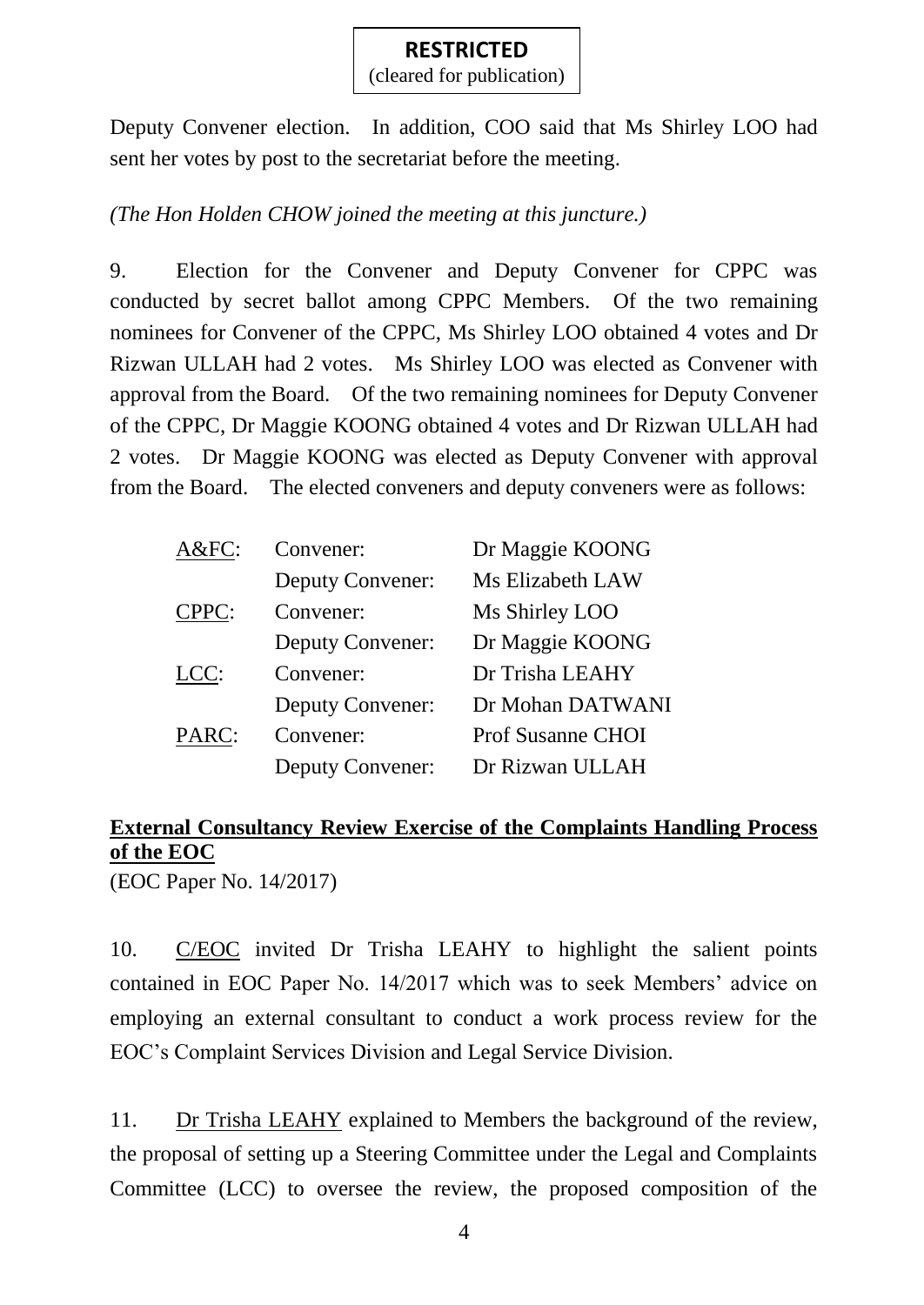(cleared for publication)

Steering Committee (i.e. two former EOC Board Members, Mr AB NASIR as convener, Dr Sandra TSANG as member; and Dr LEAHY, C/EOC and COO as members), its terms of reference and the proposed budget as stated in EOC Paper No. 14/2017 for the review.

12. Members noted that the purpose of the review was to assess whether current processes were the most efficient and effective to allow the EOC to give effect to its statutory ambit in relation to complaint handling. The roles of both the Complaint Services Division and the Legal Service Division would be reviewed. A fair recruitment and appointment process would be adopted in line with EOC's policy and procedure for engaging an appropriate external consultant to conduct the review. When the review was completed, the Steering Committee would make recommendations to the LCC regarding the outcome of the review and assess any staffing and/or financial implications arising from the review and make the appropriate recommendations to the Administration and Finance Committee (A&FC) for final approval by the EOC Board.

13. Members approved the proposal of setting up of a Steering Committee to oversee the review, the Steering Committee's terms of reference and composition, the estimated budget for the review and to delegate the appointment of the external consultant to the LCC as listed in paragraph 9 i), ii) and iii) of EOC Paper No. 14/2017.

## **The Handling of the RDO Complaints Relating to the Oath Taking Incident by Ms YAU Wai-ching and Mr Sixtus LEUNG Chung-hang – raised by The Hon Holden CHOW**

14. C/EOC said that the Agenda Item was raised by The Hon Holden CHOW. Before inviting him to explain the Agenda Item, C/EOC informed that in relation to the oaths taken by Ms YAU Wai-ching and Mr Sixtus LEUNG Chung-hang during the Legislative Council's swearing-in ceremony, the EOC's Complaint Services Division (CSD) received more than one hundred complaints against them, accusing them of racial vilification as defined under the RDO. After a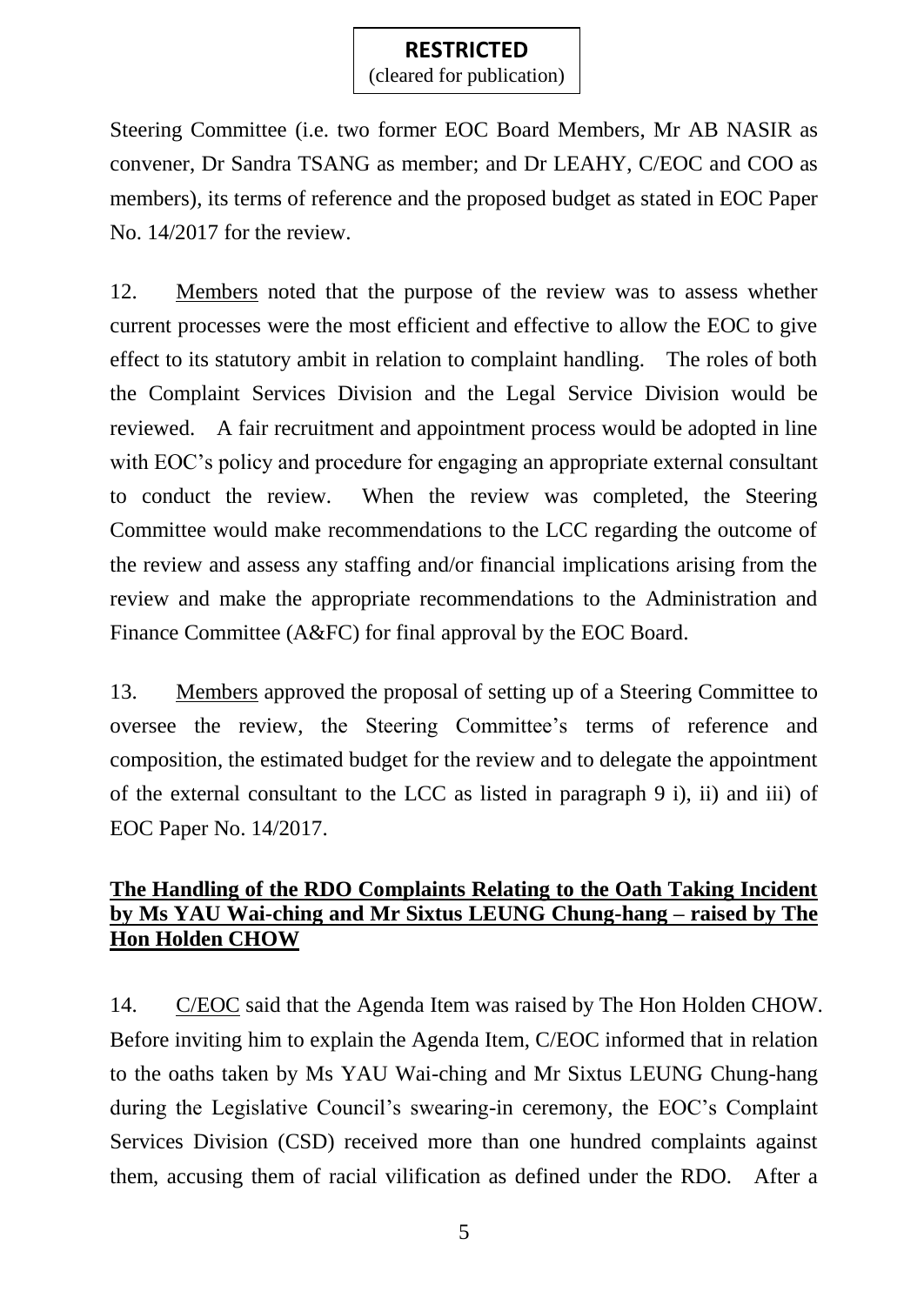(cleared for publication)

due process including seeking of legal advice from an external Senior Counsel, the CSD concluded that their conduct did not constitute any unlawful act including racial vilification under the RDO. Therefore, the complaints were discontinued. Even though it might not amount to an unlawful act, in April 2017, one article was published on EOC's website and on 26 April 2017, C/EOC published an article in am730 condemning the use of offensive language to ridicule different races, including the use of the term "chee-na". The articles were intended to call for mutual respect between different sectors of the community, promote racial harmony, and caution the public not to make discriminatory or racial remarks.

15. The Hon Holden CHOW explained that he raised the subject for discussion because there were a lot of public concerns and media reports related to the matter. He noted that the EOC had attached great importance to the matter and exercised caution in handling the complaints by seeking legal advice from an external Senior Counsel.

### *(Dr Maggie KOONG left the meeting at this juncture.)*

16. Members noted that the RDO complaints lodged with the EOC relating to the oath-taking incident by Ms YAU and Mr LEUNG had been properly handled in accordance with EOC's established policies and procedures, particularly external legal advice had been sought before the complaints were discontinued. In addition, the EOC and C/EOC had made use of public channels available to educate and caution the public not to make discriminatory remarks. The matter was considered appropriately and properly handled by the EOC although certain members of the public might not accept the outcome. Prof Susanne CHOI remarked that Members should discuss if the matter was not properly handled, but not because the outcome was not agreeable.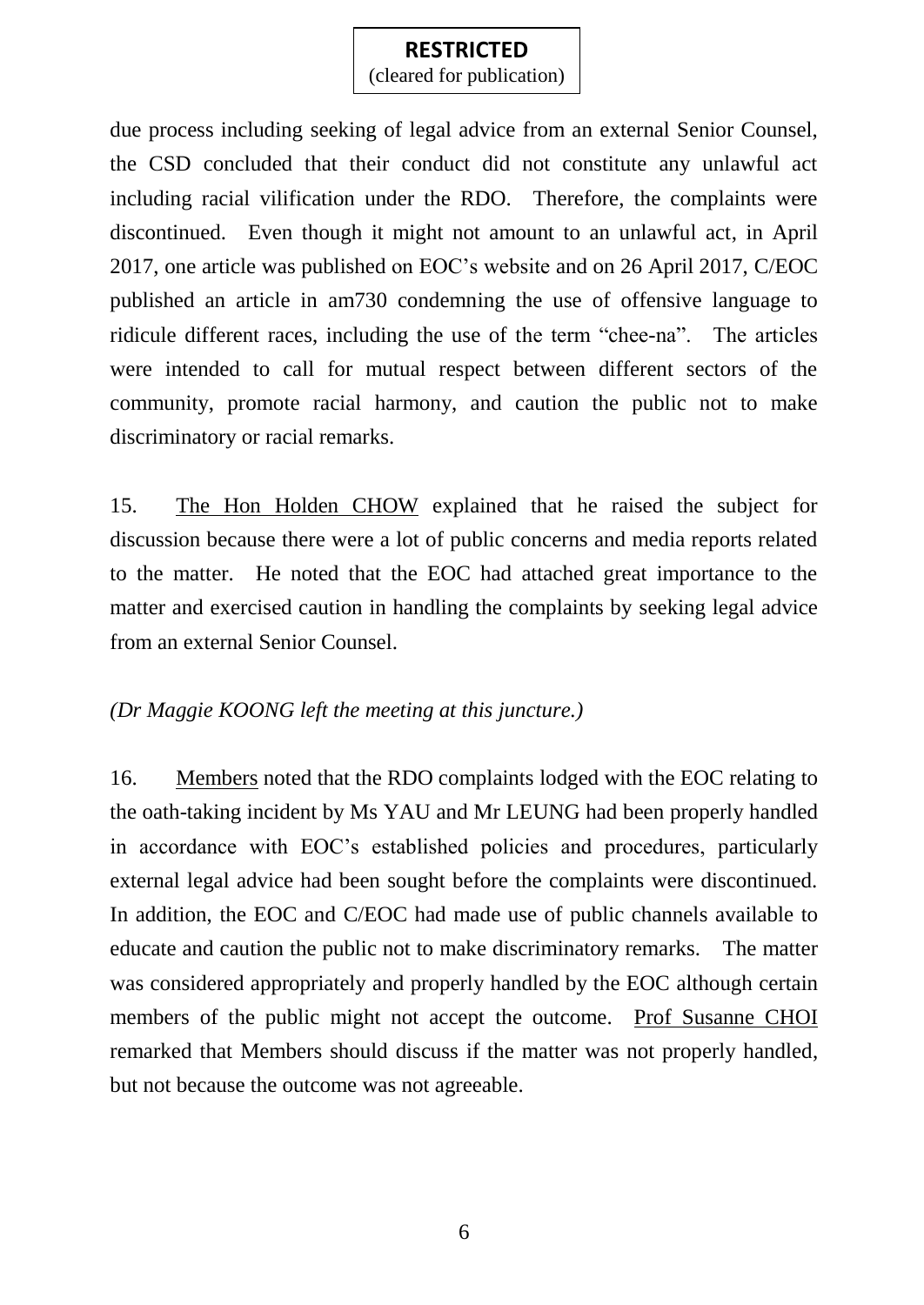(cleared for publication)

#### **Individual EOC Member's Position and Public Comments on Legalizing Same Sex Marriage; Legislation Regarding Discrimination Based on Sexual Orientation and Family Value - raised by The Hon Holden CHOW**

17. C/EOC said that the Agenda Item was raised by The Hon Holden CHOW. He invited him to explain the Agenda Item to Members.

18. The Hon Holden CHOW expressed that he raised the matter for discussion because of its importance. His position on legalizing same sex marriage had all along been clear and consistent. Besides being an EOC Board Member, he had a number of other roles, such as being a LegCo Member. In performing his other roles, he was frequently asked to express his views on various subjects on different platforms. There might be chances that his views expressed were different from the EOC's position. In such cases, he would state clearly that the views expressed by him were entirely his own personal views.

19. Members noted that in accordance with the guiding principle for EOC's Governing Board as stated in paragraph 15.2 of the "Procedures for Meetings and Related Matters" provided to Members upon appointment, Members should be apprised of the need to take collective responsibility for the Commission. Once a decision has been made in accordance with proper rules and procedures, EOC Members are expected to support it and protect the corporate identity. Members also noted that the EOC has an agreed position on legislating against discrimination on the grounds of sexual orientation, gender identity and interest status, which is "to call on the Government to ensure equal opportunities for LGBTI people in Hong Kong by committing to starting public consultation on introducing the legislation as soon as possible". Nevertheless, on the subject of legalizing same sex marriage, the EOC does not have any agreed position.

### *(Ms Juan LEUNG left the meeting at this juncture.)*

20. Members expressed their views on the matter. In general, Members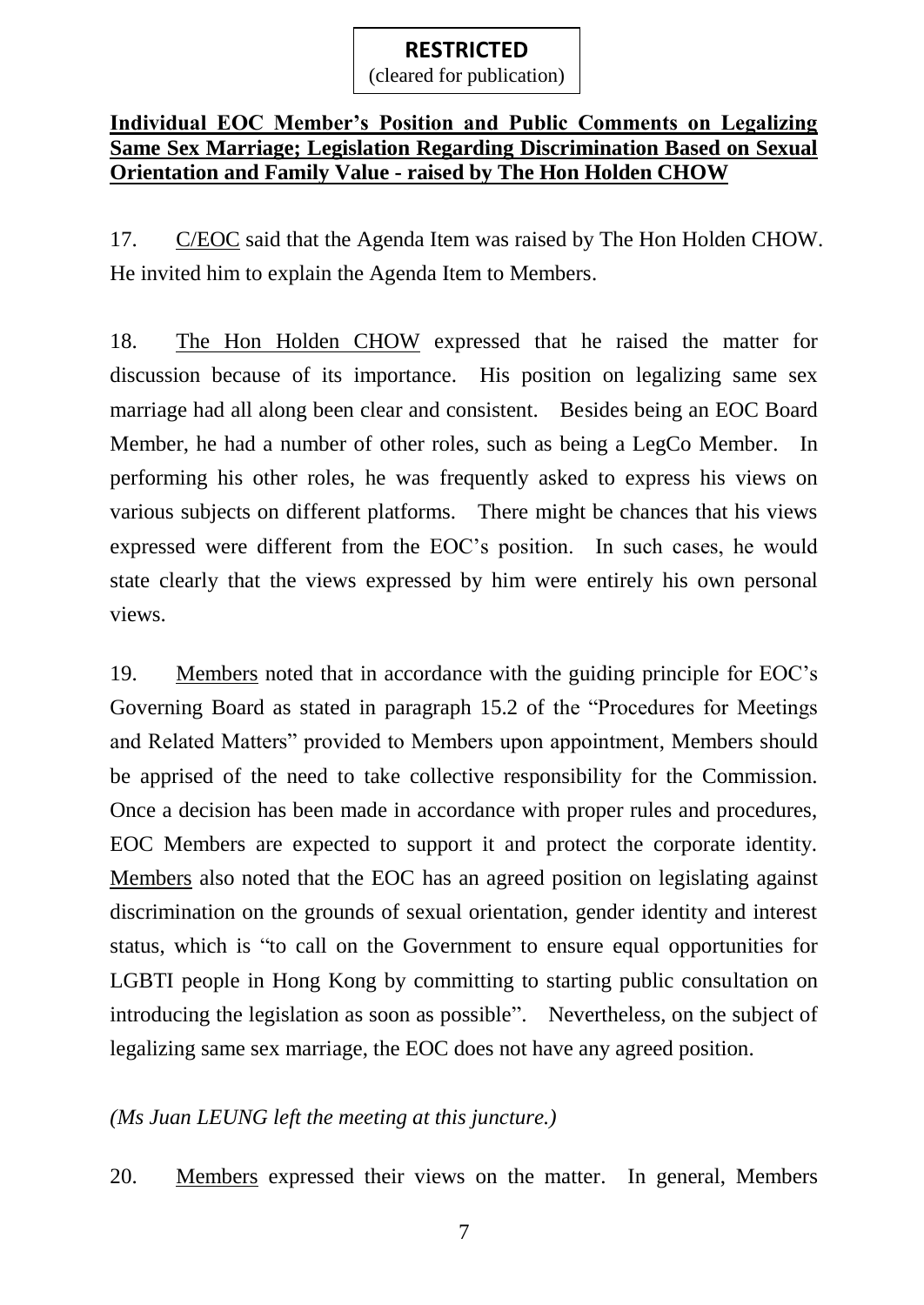(cleared for publication)

respected the need to take collective responsibility for the Commission and the need to avoid making any remarks that might put the Commission's corporate identity at stake. The EOC Chairperson is the public face for the EOC and would normally be the spokesperson for the Commission. As such, it should be well noted that when Members expressed their personal opinions, the guiding principle stated in the paragraph above should be followed.

*(Prof Susanne CHOI and Dr Trisha LEAHY left the meeting at this juncture.)*

### **Progress Update on EOC Office Relocation**

(EOC Paper No. 10/2017)

21. HCPS reported to Members the updated progress of the EOC's office relocation exercise as contained in EOC Paper No. 10/2017.

22. Members noted that the Tenancy Agreement had been signed to confirm the leasing of the Wong Chuk Hang premises. Familiarization visits had been arranged for staff members to tour around the new office in batches. So far, nearly 90% of staff member had visited the new office site and they in general were psychologically ready to move into the Wong Chuk Hang premises.

*(Mr Mohan DATWANI left the meeting at this juncture.)*

23. Members also noted that a designer cum works manager had been engaged by the EOC Office to provide professional design consultancy and project management services for setting up the new office. Based on the proposals submitted for the design of the new office, the estimated contract sum for the fitting out works of the new office, inclusive of furniture and equipment, would roughly be an amount as stated in EOC Paper No. 10/2017. In accordance with the EOC's Procurement of Stores and Services Manual (the Manual), the contractor to undertake the fitting out works should be selected via the open tendering procedures as stated in the Manual. Taking into account the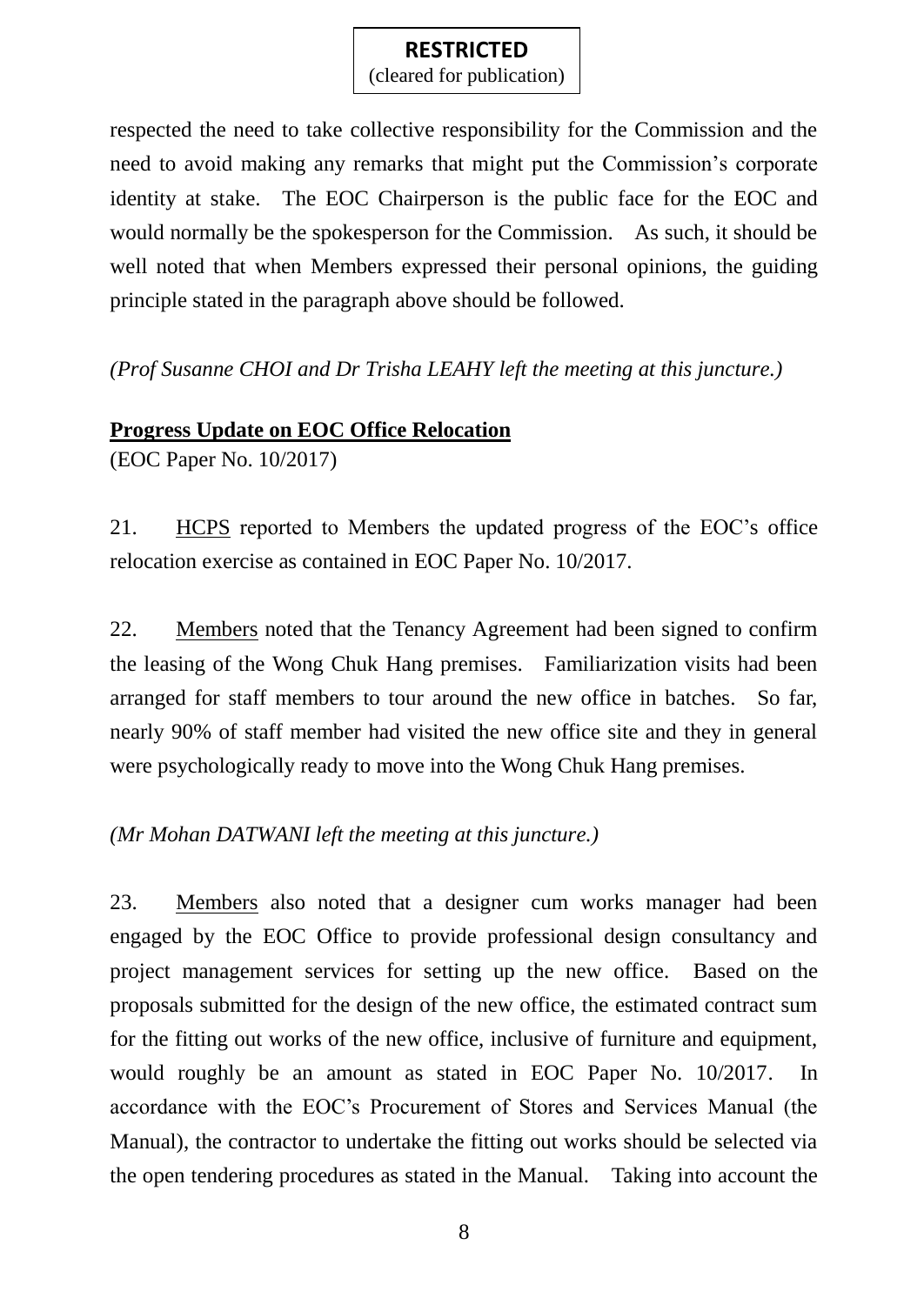(cleared for publication)

high value of the contract sum involved and for good corporate governance practice, the EOC Office had recommended and the A&FC approved at its  $82<sup>nd</sup>$ Meeting on 15 May 2017 that a Tender Board comprising five Members to be formed for the selection of contractor for the fitting out works. The membership of the Tender Board was listed in paragraph 10 of EOC Paper No. 10/2017. According to the project plan, the Tender Board would meet in late July 2017 to consider the submitted tenders and provide a recommendation for seeking the A&FC's endorsement and approval by the EOC Board. The selected contractor was expected to start the fitting out works in August 2017.

24. C/EOC informed Members that it was the Office's intention if possible to relocate all furniture, equipments, fixtures and materials (e.g. room doors, carpets…etc.) in the existing office for use in the new office to save costs, reduce waste and be friendly to the environment.

25. Members noted the progress update on EOC Office Relocation as detailed in EOC Paper No. 10/2017.

# **Reports of the Legal & Complaints Committee, Community Participation & Publicity Committee and Administration & Finance Committee**

(EOC Paper No. 11/2017)

26. Members noted EOC Paper No. 11/2017.

#### **Chairperson's Quarterly Report**  (EOC Paper No. 12/2017)

27. Members noted EOC Paper No. 12/2017.

# **Report of EOC's Financial Position as at 31 March 2017**

(EOC Paper No. 13/2017)

28. SMA highlighted to Members the salient points contained in EOC Paper No. 13/2017 which provided a report on the EOC's Financial Position as at 31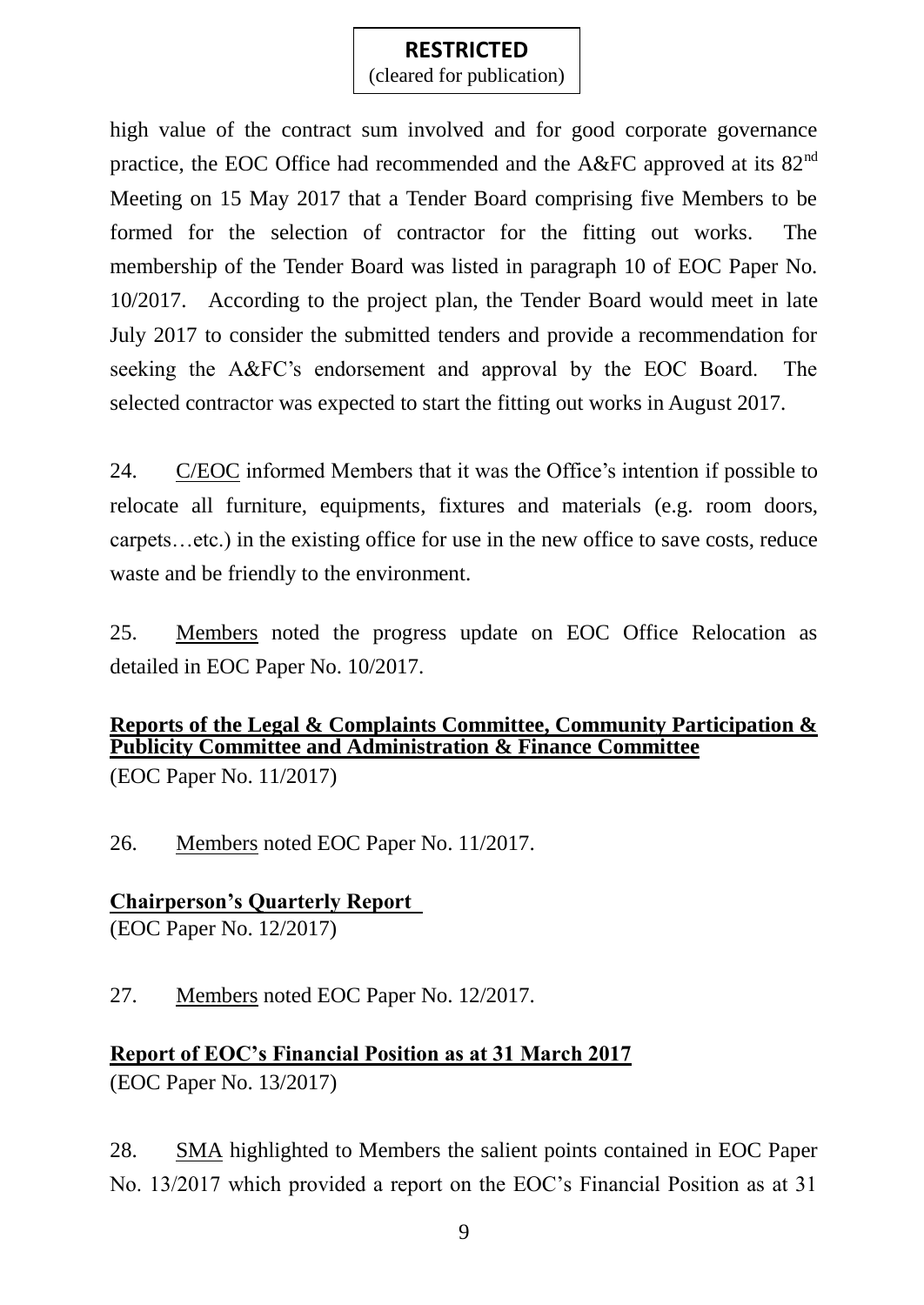(cleared for publication)

March 2017.

29. Members noted EOC Paper No. 13/2017.

## **V. Any Other Business**

## **The Case of an Unreasonable Complainant**

(EOC Paper No. 15/2017 tabled)

30. COO reported to Members on the case of an unreasonable complainant. Details were provided in EOC Paper No. 15/2017 tabled.

31. Members in general were supportive of any measures to protect EOC staff from abusive languages and vexatious behaviors. Members also noted that from time to time, service users who were not satisfied with the EOC's service or assessment would appeal to parties outside the Complaint Services Division (CSD), such as lodging service complaints with EOC's service improvement team, or filing a complaint with the Ombudsman. Recently, it was observed that more users had approached individual EOC Member directly to voice out their dissatisfaction of case handling.

32. Members noted that as the EOC's function of handling enquires and complaints is vested in the CSD, which has the knowledge and experience to handle cases according to the provisions of the current legislation as well as the division's internal operation procedures, it would be appropriate for them to take full charge when the case is still in progress, as a matter of normal policy. If complainants approach Members on their case, which is still on-going, Members could follow the handling procedures adopted in the 17 March 2016 Meeting as detailed in paragraph 9 of EOC Paper No. 15/2017. However, if concerns and dissatisfaction were expressed to EOC Members by a service user after a case has been concluded, Members could contact the COO office for details and explanations, as well as recommending course of actions to ensure that the